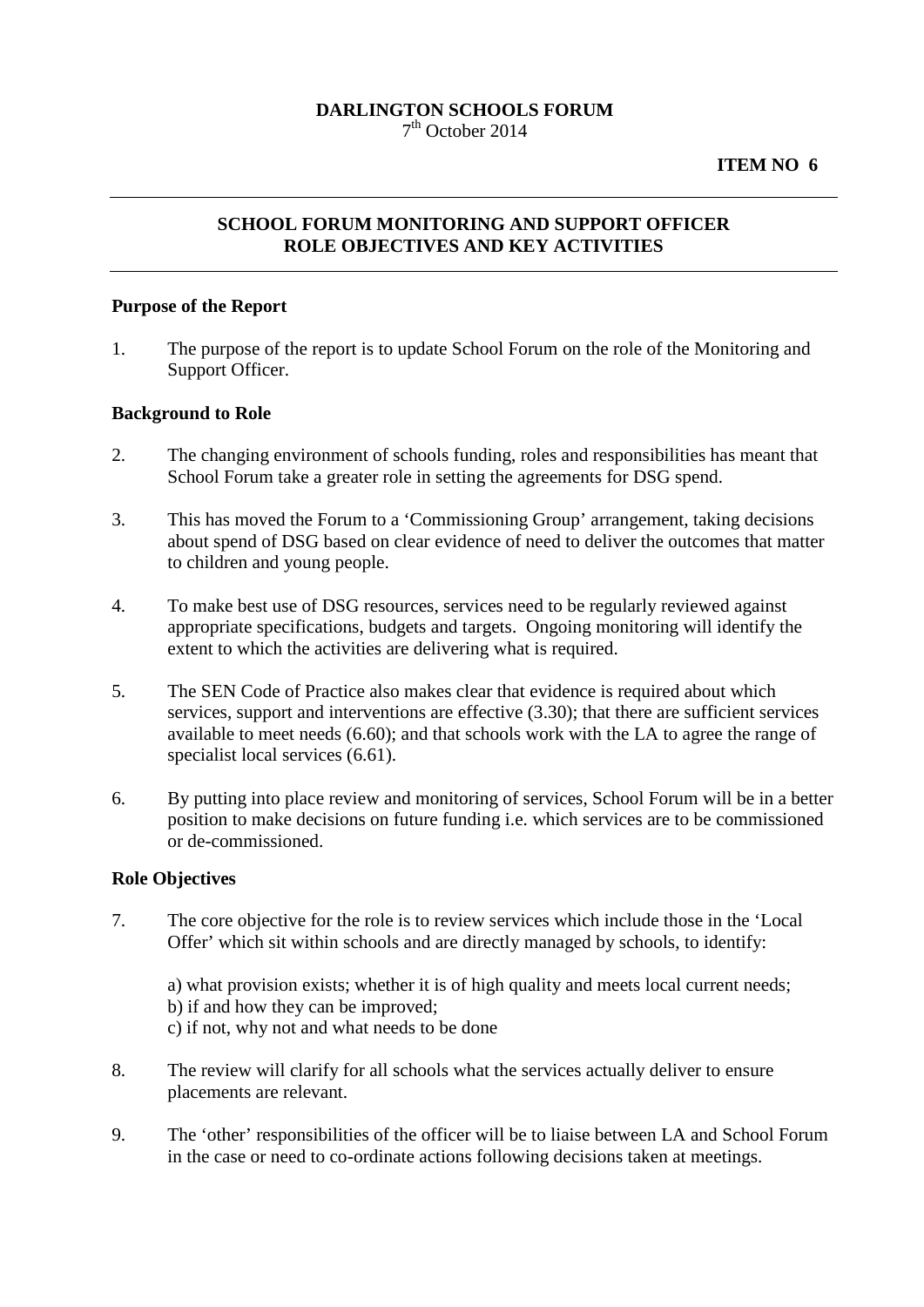## **Role Activities**

- 10. Based upon recommendation by the School Forum, a priority list of services will be identified (e.g. Resource Bases, Low Incidence Needs).
- 11. The officer will approach head teachers and service co-ordinators to arrange an initial meeting. The officer will spend time with specialist teachers/relevant staff to understand the service and any linked services (e.g. NHS).
- 12. The officer will support the service complete a review form (see Appendix 1) which will summarise how the service performed for 2013/14. This will evaluate the successes and learning from 2013/14 and gain clarity on delivery and targets for 2014/15.
- 13. Initially contracts/SLAs will be reviewed and agreed, the review will no doubt touch on learning for the future, and any changes that can be made to improve the service
- 14. Northwood Primary School, Speech and Language base have been contacted and welcome a review and further discussions including trial of the review form
- 15. In time, the process may also review EHC plans to see if the services are relevant in enabling children and/or young people to achieve their desired outcomes.
- 16. The evidence will be compiled within a commissioning plan to outline what the local needs are; what services currently meet these needs, how they can be best delivered, to identify the gaps in provision and how they are best commissioned.
- 17. As services have been set up for some time, the commissioning of any new services, or changes to current services will be agreed for implementation in Academic Year 2015/16 at the earliest, within the context of budgets set in March 2015 for April 2015-March 2016. It may be possible to implement changes in 2015/16 with budget changes to be in the FY 2016/17.
- 18. The commissioning plan will lead to School Forum decisions on whether to continue services in the same way and how to better target resources for 2016/17. This feeds into the agreement of budgets for 2016/17 and 'catches up' with the cyclical commissioning process.
- 19. The principles of fairness, consistency and transparency need to be in all activities. Updates on progress will be provided at all School Forum meetings.
- 20. Decisions on service commissioning will be the responsibility of the Schools Forum.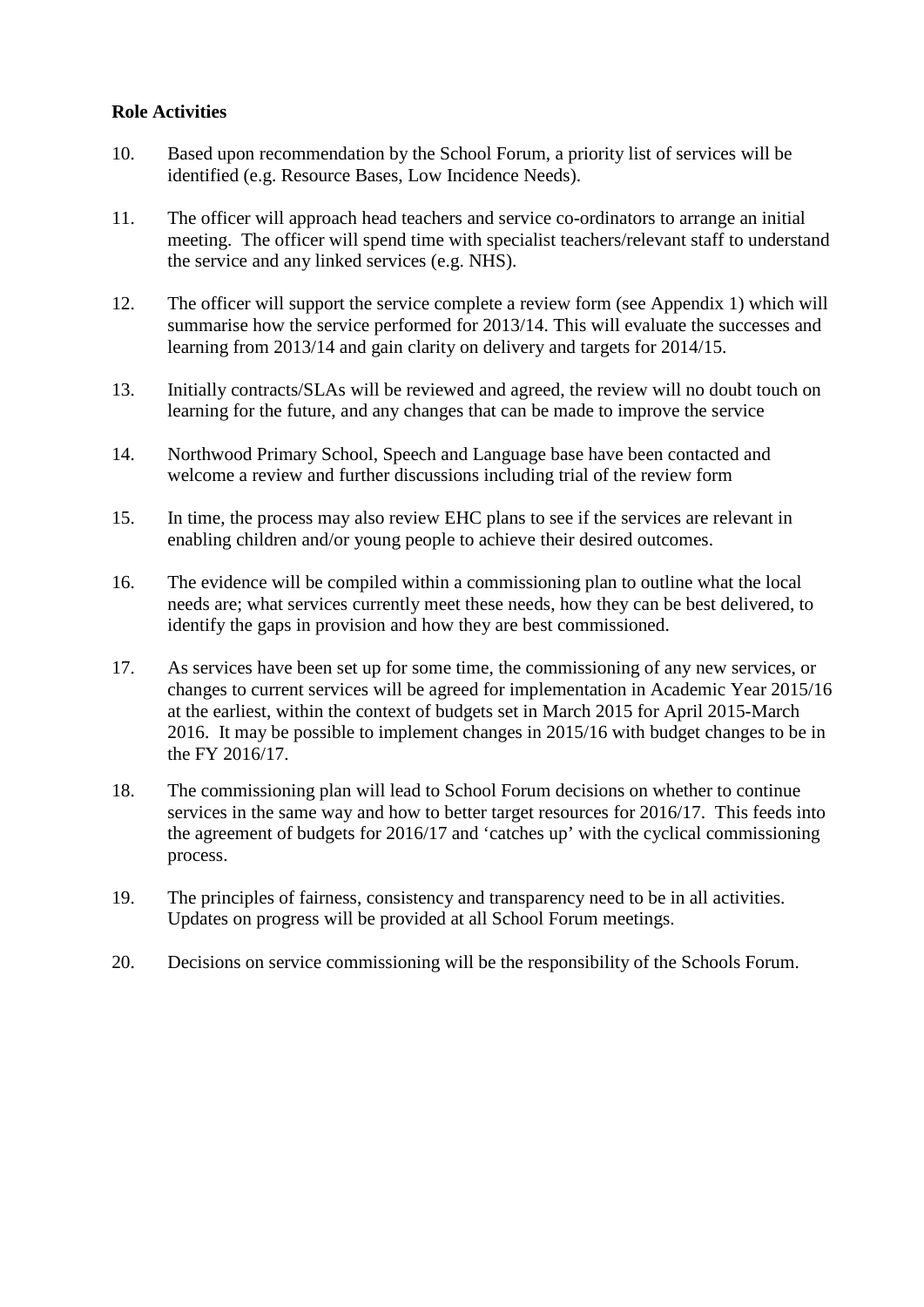# **Suggested Timescale**

|    | <b>Activity</b>                                                                                                                                                                      | <b>Timescale</b>                                  |
|----|--------------------------------------------------------------------------------------------------------------------------------------------------------------------------------------|---------------------------------------------------|
| 1. | Review of 2013/14 services (initially priority services)                                                                                                                             | October - December<br>2014 (priority<br>services) |
| 2. | Contracting of $2014/15$ services –<br>agree reviewed service specifications, outcomes, update of<br>contracts and SLAs etc.                                                         | January – March<br>2015 (priority<br>services)    |
| 3. | Agree 2015/16 Budgets:<br>final funding formulae for schools will be agreed - informs the<br>High Needs budget and allocations for SEN and Assisted<br>Provision services in 2015/16 | January 2015                                      |
| 4. | 2015/16 Commissioning Plan -<br>resource analysis, needs assessment/gap analysis                                                                                                     | March - June 2015                                 |
| 5. | Development and finalisation of 2015/16 service specifications;<br>identification of alternatives and commissioning                                                                  | $July - August 2015$                              |

# **Recommendation**

- 21. It is recommended that Members of the School Forum:
	- (a) Agree the suggested approach to review and commission services;
	- (b) Discuss and agree priorities;
	- (c) Note the services review form as Appendix 1;
	- (d) Note timescales.

# **Eleanor Marshall School Forum Monitoring & Support Officer**

[Eleanor.marshall@darlington.gov.uk](mailto:Eleanor.marshall@darlington.gov.uk) Tel: 01325 388991.